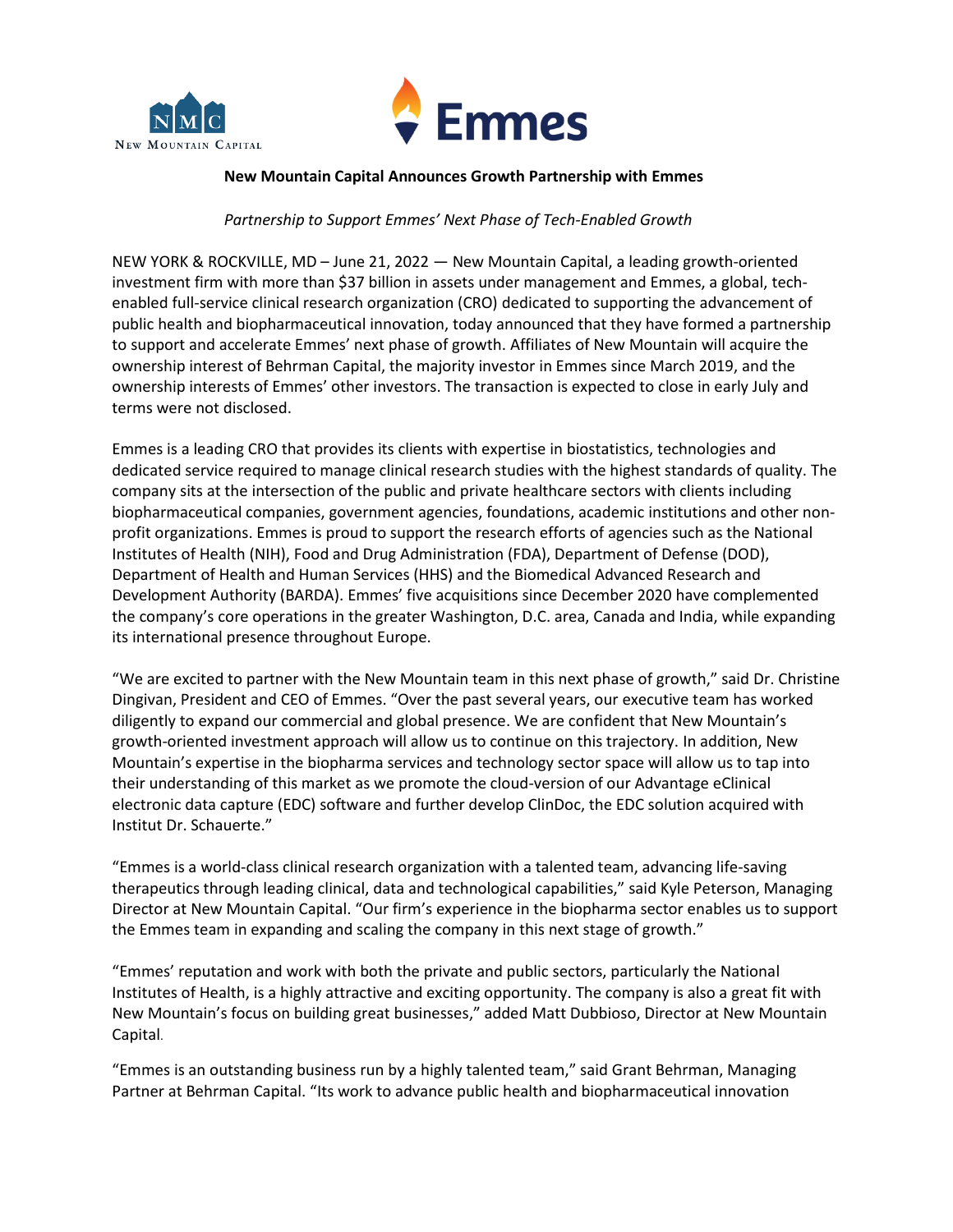



through cutting-edge clinical research will help change the world. We are grateful for our partnership and are confident that New Mountain will allow Emmes to continue to thrive."

Rothschild & Co and Baird served as financial advisors to Emmes on the transaction and Goodwin Procter served as its legal advisor. Ropes & Gray served as legal advisor to New Mountain on the transaction.

## *About Emmes*

Founded in 1977, Emmes is a global, full-service CRO dedicated to excellence in supporting the advancement of public health and biopharmaceutical innovation. The company's clients include numerous agencies and institutes of the U.S. federal government and a wide range of biotechnology, pharmaceutical, and medical device companies throughout the world. To learn more about how our research is making a positive impact on human health, go to the Emmes website a[t www.emmes.com.](http://www.emmes.com/)

## *About New Mountain Capital*

New Mountain Capital is a New York-based investment firm that emphasizes business building and growth, rather than debt, as it pursues long-term capital appreciation. The firm currently manages private equity, credit, net lease real estate and public equity funds with over \$37 billion in assets under management. New Mountain seeks out what it believes to be the highest quality growth leaders in carefully selected industry sectors and then works intensively with management to build the value of these companies.

Additional information about New Mountain Capital is available at [www.newmountaincapital.com.](http://www.newmountaincapital.com/)

## *About Behrman Capital*

Based in New York City, Behrman Capital was founded in 1991 by Grant G. and Darryl G. Behrman. The firm invests in management buyouts, leveraged buildups and recapitalizations of established growth businesses. The company's investments are focused in three industries: defense and aerospace, healthcare services, and specialty manufacturing and distribution. The firm has raised \$4.0 billion since inception and is currently investing out of its sixth fund.

For more information, please visit [www.behrmancap.com.](file:///C:/Users/nsharpe/AppData/Local/Microsoft/Windows/INetCache/Content.Outlook/JYOYF5DM/www.behrmancap.com)

*Contacts*

For Emmes

Karen Vahouny 703-624-2674 [kvahouny@gmail.com](mailto:kvahouny@gmail.com)

For New Mountain Capital